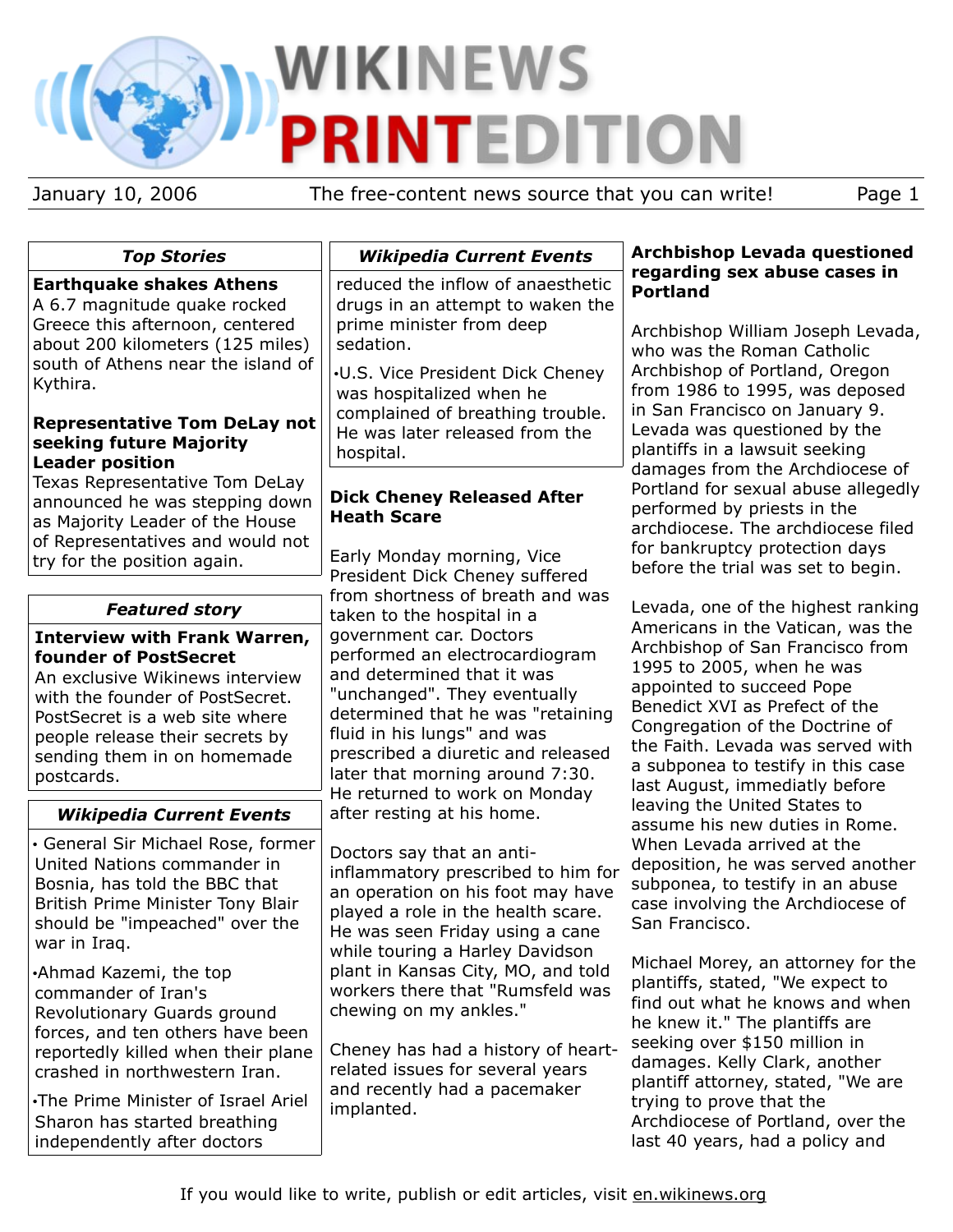practice of responding to child abuse claims in a less-thanappropriate manner." Judge Elizabeth Perris barred attorneys from asking Levada about his current position, or his activities when serving at the Congration during the late 1970s and early 1980s.

A federal bankruptcy judge ruled on December 30 that parish and school assests of the Portland Archdiocese can be used to pay claims and other debts of the archdiocese. The archdiocese had argued that the assets were not under its control, and therefore not available to settle the claims.

#### **Richmond serial slayers arrested in Philadelphia**

Two suspects, believed to be responsible for a killing spree that started on New Year's day in the Richmond, Virginia area, were apprehended in Philadelphia, Pennsylvania on Saturday where they were held on charges of conspiracy to commit murder and auto theft. The two declined to fight extradiction to Virginia and were flown into the Richmond International Airport Monday afternoon.

Police believe the total of seven victims from two different crime scenes were linked, as both groups were bound with duct tape prior to their being brutally murdered. The suspects, both 28 year-olds, are Ray Joseph Dandridge and Ricky Gevon "Cooley" Gray.

The initial incident took place on New Year's day when all four members of the Harvey family were discovered in their basement bound by tape and with their throats slit. Their house was set on fire before the perpetrators left father Percyell Tucker, 55. That

in what was apparently a homeinvasion robbery. A family friend alerted authorities after arriving at the Harvey's home for a 2pm family and friends chili party gathering to bring in the new year that Sunday.

Emergency crews responded and put out the fire, which at that point had only caused moderate damage, and then discovered Bryan Harvey, 49, his wife Kathryn, 39, and their two children Stella, 9, and Ruby, 4. Harvey was a musician who achieved some airplay while in the 1980's duo House of Freaks, and his wife was a well-known Richmond toy store owner who also happened to be the half sister of Steven Culp who played Rex Van De Kamp on Desperate Housewives.

Police initially believed the Harvey family murders were committed by someone close to the family. But as later events unfolded in nearby Chesterfield County, a more random picture emerged.

A witness reported that a white van was parked outside the Harvey residence where a woman identified as 21-year-old Ashley Baskerville was said to be inside it at the time of the murders.

Then two days later, on Tuesday at The US Department of Justice in the Goolsby residence, a relative speaking for the shaken victims of a seperate home-invasion robbery said that the Baskerville woman was with two men who forced their way into the home and robbed them of a computer, television, DVD player and money.

Ultimately, Ashley Baskerville was found dead on Friday, bound with duct tape and murdered at her parent's residence along with her mother Mary Tucker, 47 and stepresidence is located no more than 3 miles from the Harvey residence.

The white van believed to have been the one spotted in front of the Harvey residence was recovered at the Tucker home. A green Chevrolet Blazer was taken by Dandridge and Gray to travel to west Philadelphia where they arrived some time on Friday afternoon at the home of Dandridge's father. The two were arrested there by a SWAT team.

Police are also interested in any possible connection the two might have with the murder of Gray's wife. The body of Treva Gray was found on November 5 southwest of Pittsburgh, in the town of Washington, Pennsylvania. Her murder occured less than two weeks after Dandridge's release of from prison.

Dandridge was released from James River Correctional Center November 2005 after serving a ten year prison sentence for robbery. Gray is Dandridge's uncle, and believed to be from Arlington, in Northern Virginia.

#### **US Dept of Justice evacuated over homeless person's coat on bus**

Washington, DC was temporarily evacuated Monday morning when a suspicious package was found on a nearby bus.

According to city transport officials, a vagrant had left a coat on the bus and an investigation by police had revealed this not to be a threat.

The evacuation, it was stressed, was purely a precautionary measure.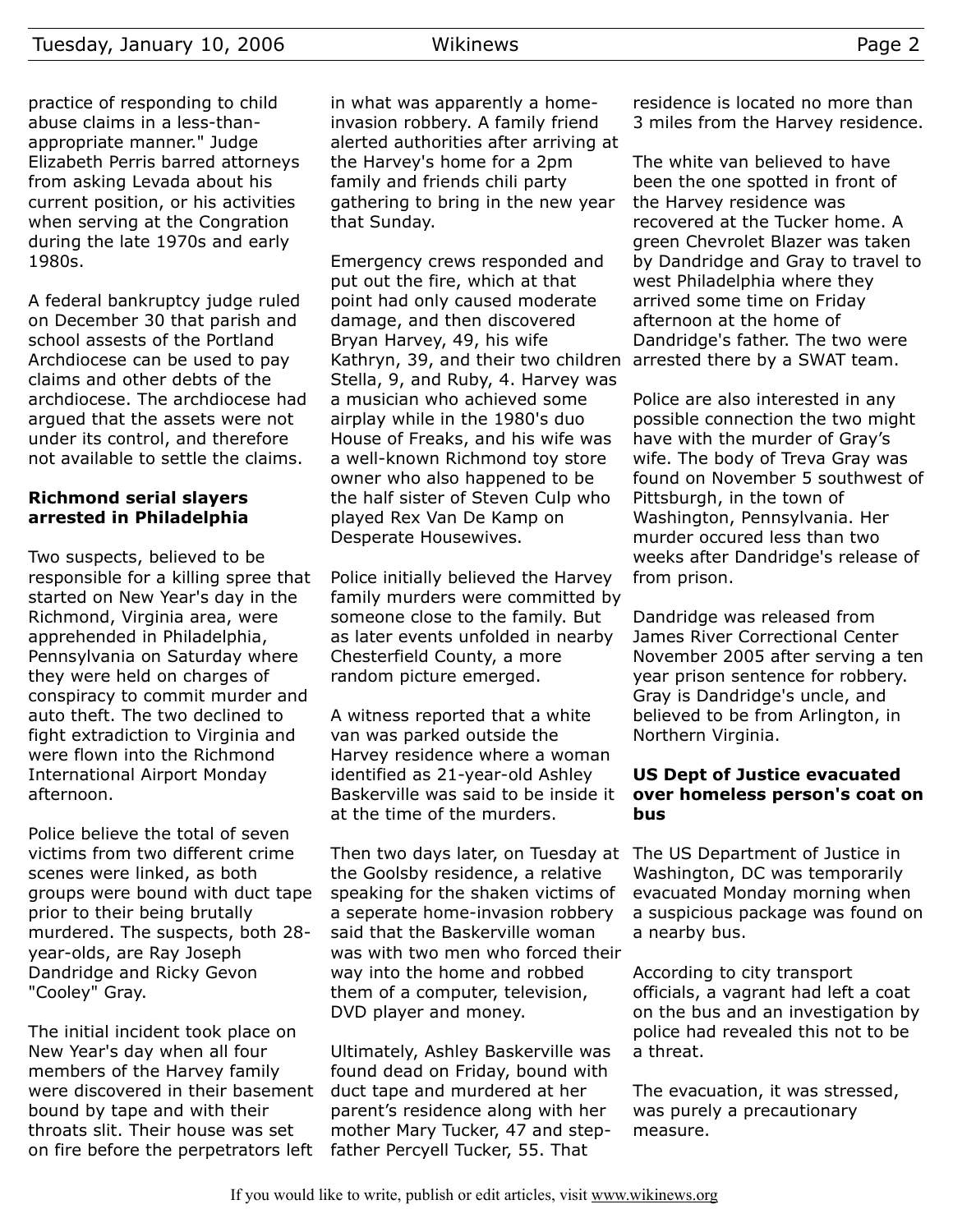## **First Tropical Cyclone of 2006 forms off West Australia**

The first tropical cyclone of the 2006 Southern Hemisphere cyclone season is off the coast of Western Australia and is predicted to cross land around 9:00PM West Australian Time (1:00PM UTC).

Cyclone Clare has been upgraded to a category three storm by the Australian Bureau of Meterology. Earlier today it was feared that Claire could be become a category four storm as it gets closer to land. The Bureau of Meterology warned that if it became category four it could bring winds upto 240 km/h.

Current warnings are for "very destructive winds with gusts to 195 kilometres per hour are expected in the Dampier, Karratha and Mardie areas this evening", according to the Bureau of Meteorology.

Warnings for 150 km/h winds are current inland to Pannawonica.

A number of communties along the coastline are already being battered by strong winds. Neil Bennet, senior forecaster for the Bureau of Meteorology said "We've been looking at gusts around the 80-knot mark, which is roughly 150 to 160 kilometres an hour, being reported from the Dampier area".

At 6:00PM West Australian Time (10:00AM UTC), the cyclone was 65 Km North of Karratha and moving South-East at 18 km/h.

Forecasters predict that Clare will hit the Pilbara region between Dampier and Mardie.

Around 1,500 people in low lying areas of Karratha, Dampier,

Roebourne, Wickham and Point Samson have been evacuated by State Emergency Service personnel.

"We are asking people ... to basically put an emergency kit of essential items together with them, things like food and water to last 48 hours, medicines, clothes and then just important personal documents, such as passports, wills and any other really essential items" said SES spokesperson Nita Gill.

"Most people who are on higher ground, so long as their home's prepared and sturdy and they're ready, they often will just wait out the cyclone in their home" Ms Gill said.

Australia's two largest ports - Dampier and Port Hedland have been closed. The ports export more than 200 million tonnes of iron ore and liquefied natural gas each year.

Major industries in the area have also closed.

The Bureau of Meteorology warns residents of Karratha and Dampier that a dangerous storm surge may occur causing damaging waves and flooding as the cyclone crosses land. Widespread heavy rain and flooding is likely in the Pilbara and Gascoyne over the next few days.

#### **Trustpower plans to build new windfarm in New Zealand**

New Zealand electricity generator and retailer TrustPower said today that it is considering a wind farm development at Lake Mahinerangi, south of Dunedin, in the lower South Island of New Zealand. In a development which could be worth up to NZ\$500 million (US\$347

million), to the Otago region according to TrustPower chief executive, Keith Tempest.

TrustPower said in a statement that the 300 megawatts wind farm, built in three 100 megawatts installments, could eventually provide enough electricity to power 150,000 homes and that it will be a world class installation that will guarantee security of electricity for the region.

According to Tempest "A windfarm development at Mahinerangi would enable us to better utilise the hydro storage available behind our Waipori scheme," Lake Mahinerangi is also the site of TrustPower's largest hydro lake.

TrustPower expects to apply for environmental consents under Resource Management Act later in the year if engineering reports prove the site satisfactory.

After the announcement TrustPower's shares remained unchanged at NZ\$6.16. (US\$4.26)

Currently the largest windfarm in New Zealand is operating at Te Apiti in the Manawatu; producing 90 megawatts of electricity. NZ Power companies are seeking to have resource consent procedures simplified for smaller-scale windfarms.

### **Honda wins car, truck of the year, unveils Fit**

Honda's Civic and Ridgeline truck won the North American Car and Truck of the Year awards at the International Auto Show in Detroit. This is the first time a company has won both awards in the same year. The finalists were the Ridgeline, the Ford Explorer SUV and the Nissan Xterra. The awards are intended to recognize vehicles